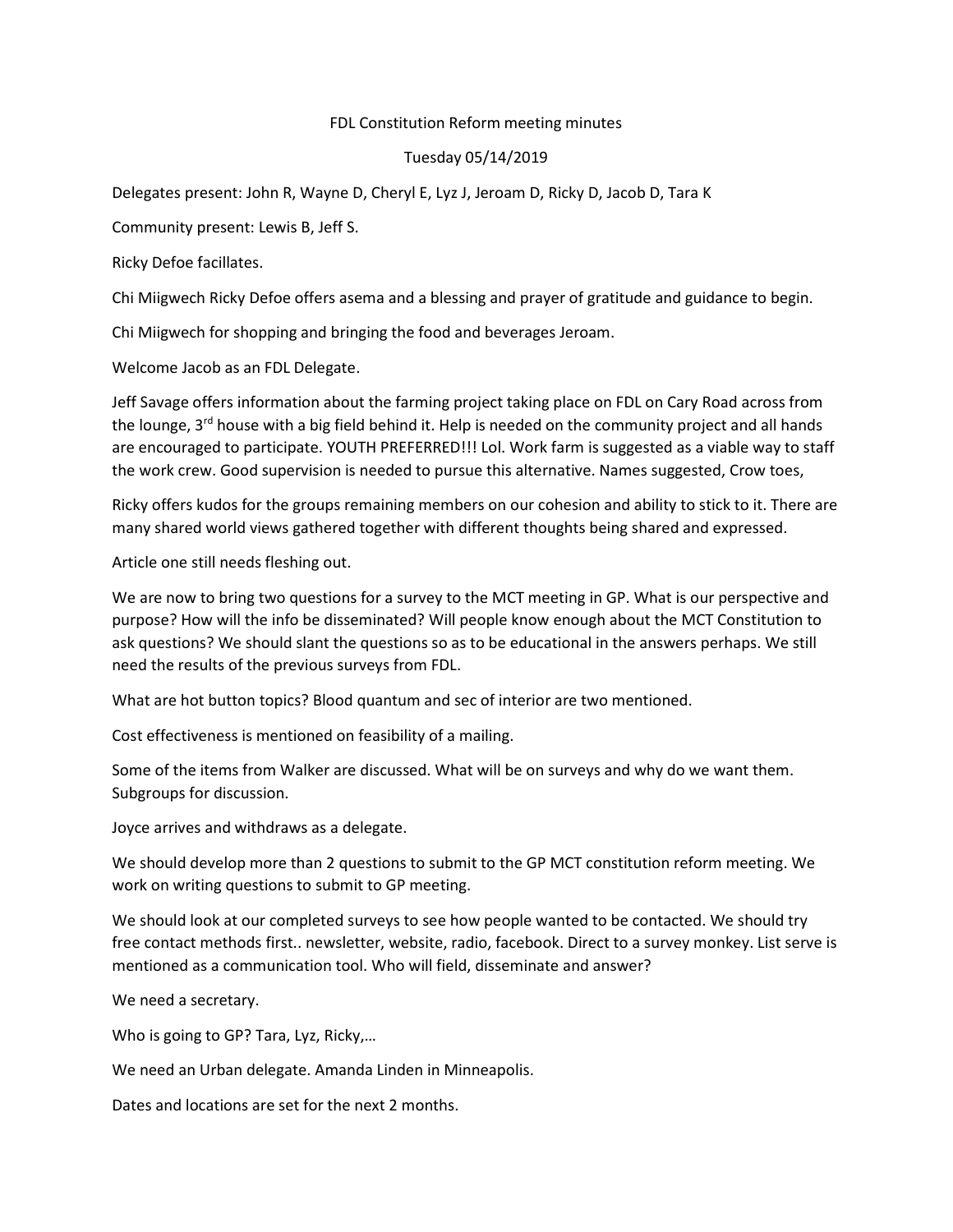Milestones are suggested to keep us on a track.

White Earth seems to have the wind taken out of their sails as stated in their letter. Education is our charge and voting is not the issue of contention. Agendas are helpful as they aren't being utilized even at the MCT meetings. Moving agenda items forward for example. Milestones are a great idea.

We need to keep moving forward as progress is happening. Once we are on a more well-defined path we will see greater strides.

As to our budget, Tara explains we are somewhat free to use our approved FDL delegate yearly budget as long as an accurate accounting is made. Hotels and gas to MCT meetings are approvable.

Enrollment stories are shared as explanation of why our children have fallen away from "being Indian" due to not being recognized as Indian upon their  $18<sup>th</sup>$  birthday. Last enrolled members... not living on rez... blood quantum disaster stories. Lack of Indian identity. There are full bloods living off rez with no knowledge of traditional teachings. And vice versa situations…

Citizen Potawatomi Nation initiative. Same rights for members across the globe. Set up a thriving community growing ln land base and services. 2 acres to 20,000. Sharing services with the surrounding white community like fire service for example. Their reworking of their constitution is a good model of shedding colonization in the modern world. NNI has information posted on this. We need to bring attention to it. Post it and seek input from community. Watch party?

Member(s) of our RBC has expressed concern at having been asked to step back from our process as their past experience would be helpful. Of course, they are asked to not use their political positions to influence the process, but as community members, we agree they are welcome.

We should submit a revised budget as it will be scrutinized in the final accounting. We need to use what we asked for how we asked it for. Our supply budget needs to include a device with hotspot to insure an internet connection, so we can broadcast and share info better.

We compile our lists of survey questions. Secretarial duties are discussed. Google docs isn't being utilized by us all.

Sharing Potawatomi video on Facebook. We need an email address for the group such as Fdldelegates@fdl.rez with access for us all. Jacob has experience with a group email.

Cheryl submitted to newsletter for the May newsletter, but it wasn't posted. She will re-submit for June once dates are confirmed.

John D confirms he will attend GP MCT meeting.

Dates for upcoming FDL Delegate meetings are suggested and agreed upon and need confirmations. Cheryl will confirm and post.

Hotspot is \$149 for hotspot device. \$50 a month service. Whose equipment (recording) to use? Perhaps purchase a dedicated notepad or device to broadcast from. ATT hotspot from rez plan…?

Secretary needs to be defined. Job description and how much to pay? \$75. Local meetings \$150 MCT meetings is suggested. Shinob or FDL member hiring preference? Travel to meetings to take minutes. Distribute to delegates within a few days. Make and distribute flyers. Help with live feeds by recording